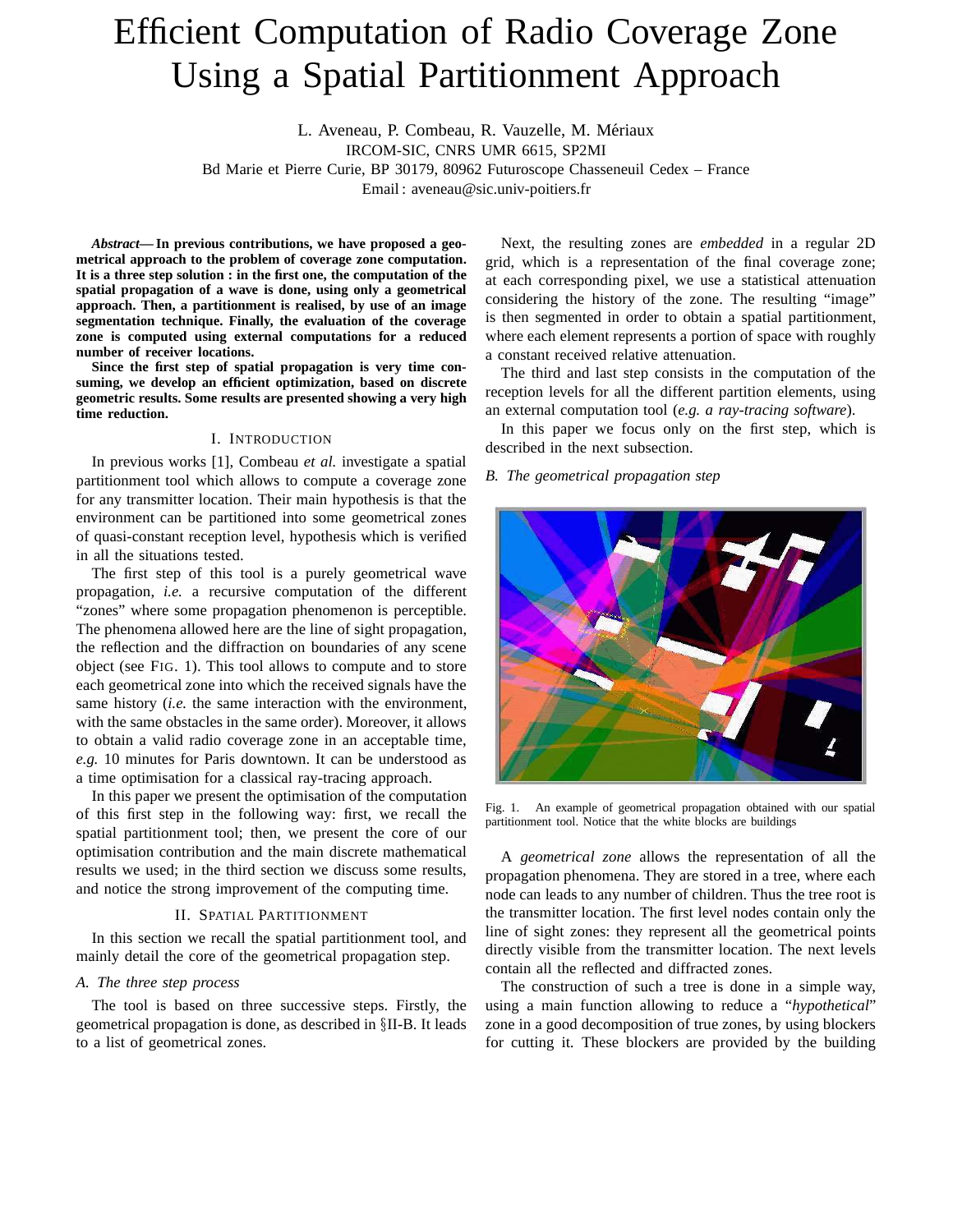

Fig. 2. Reflected zones deduced from an initial hypothetical zone

boundaries in outdoor, or walls and objects in indoor. For instance, in FIG. 2 it can be observed that the hypothetical reflected zone (with contours in dark) is decomposed into five true reflected zones (green and hatched).



Fig. 3. Example for reflection (in green) and diffraction (red) zones

The different propagation phenomena are also simulated in a simple way; for the reflection case, we use the source-image method to obtain the reflected zone on the blocker; in the same way, the diffracted zones are obtained by attempting to diffract at the blocker corners. Two such results can be seen in FIG. 3.

#### III. DISCRETE GEOMETRICAL OPTIMISATION

The decomposition of a hypothetical zone into the correct zones is a difficult process. In a naive way, it is done by scanning all the building edges. So its complexity is  $O(n)$ , where  $n$  is the number of such edges.

For a large number of hypothetical zones (and it is rapidly the case even for simple scenes by using many reflections and diffractions), this complexity leads to an important computation time. Then, our purpose is to optimize this step of zone decomposition.

Our solution is based on a 2D discrete mathematical approach [2] [3]. It consists in embedding of all edges into a uniform grid, using an algorithm for correctly discretizing a line (see  $\S$ III-A).

Then, in order to find all the edges that can cut the zone, we superpose the zone on the regular grid (see §III-B).

In the following subsections, we give an overview of the implementation principles.

#### *A. Line discretization : the supercover model*

In a 2D discrete mathematical approach, all the geometrical elements are described using pixels. A pixel is obviously defined as a couple of integer coordinates. The conversion of a 2D point of  $\mathbb{R}^2$  to such a pixel may be done in many ways. Here, for a reel point  $(P_x, P_y)$  of  $\mathbb{R}^2$ , a pixel  $(x, y)$  of  $\mathbb{N}^2$  is defined as the integer parts  $(P_x = |x|, P_y = |y|)$ .

A more powerful notion is the *supercover* of a pixel, given by the two following inequations:

$$
\begin{array}{rcl}\n\lfloor x - \frac{1}{2} \rfloor & \leq & P_x & \leq & \lceil x + \frac{1}{2} \rceil \\
\lfloor y - \frac{1}{2} \rfloor & \leq & P_y & \leq & \lceil y + \frac{1}{2} \rceil\n\end{array}
$$

 miss an interesting edge. These inequations give all the pixels that can be considered for a 2D real point, including the ambiguous cases occuring when a real coordinate is a natural number (we obtain 2 pixels), or when the two coordinates are naturals (we obtain 4 pixels). For our purpose, the pixel supercover ensures that we never

the line coefficients. It is composed by all the pixels between 2D line  $\Delta$  of equation  $ax + by + c = 0$ , where  $a, b, c \in \mathbb{R}^3$  are In a same way, it is possible to define the supercover of a

$$
D' : a(x + \frac{1}{2}) + b(y + \frac{1}{2}) + c = 0
$$
  

$$
D'' : a(x - \frac{1}{2}) + b(y - \frac{1}{2}) + c = 0
$$

 $\Box$  given by the following double inequation:

$$
-\frac{(|a| + |b|)}{2} \leq ax + by + c \leq \frac{(|a| + |b|)}{2}
$$

This double inequation (which is usually called a *diophantic inequation*) is used for the first step of our optimisation, *i.e.* for embedding the building egdes into a 2D regular grid. Notice that using of a line supercover is necessary in order to ensure that we do not miss any edge during the zone decomposition step.

Here, there is no problem with computation time, since this is done only one time for each edge. Nevetheless, this computation will be reused in the next step of our optimisation method. So we must use an efficient implementation, based on the well-known Bresenham's one [4], but with the supercover account.

## *B. Zone discretization*

Our optimisation is based on the ability to find all the edges which can be inside a given zone. As in the previous subsection, it is done using a discrete geometrical approach. Here, the problem is double:

- g To be able to produce an efficient discretization of a zone, *i.e.* without missing any pixel for the precision, and with a computation as fast as possible.
- g To scan the discretization in the best way.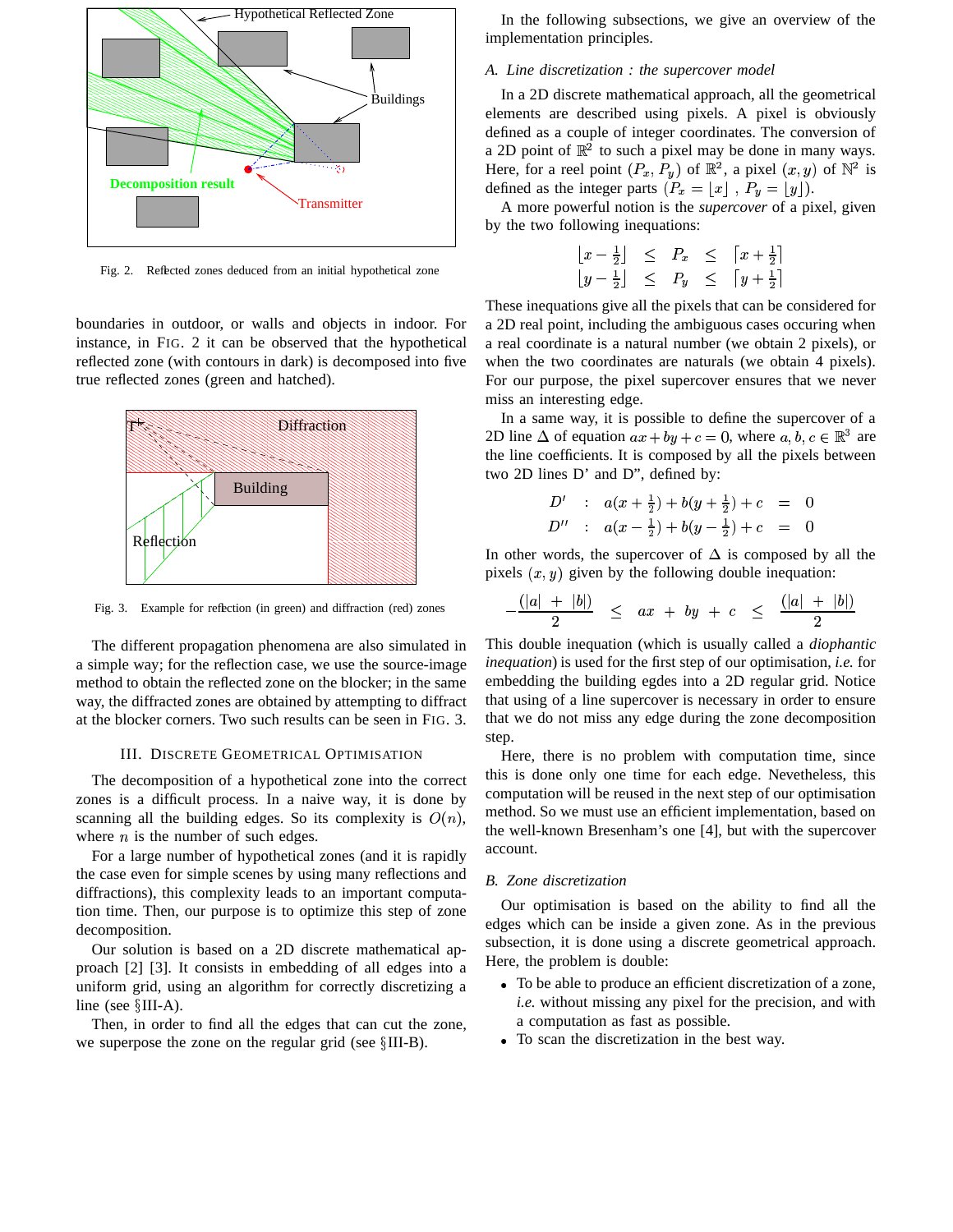

Fig. 4. The use of far pixels (and thus far edges) for cutting the zone (contour in blue) leads to too many subdivisions (dashed contours in red)

This last problem is based on an obvious fact: assume we scan a zone discretization from the farthest pixel to the nearest one, then we probably first find an edge which is, in fact, shadowed by many other ones. On the other side, scanning from the nearest to the farthest pixel ensures that we probably find first a really visible edge. In this last case, the advantage is that we do not cut too many times a zone with shadowed edges. So the gain is obviously in computation time, which is reduced, but also in the reduction of memory usage. Indeed, cuting a zone by an edge generally leads to two new zones on the blocker border, plus the original one which is modified.

For instance, using the farthest pixels lead to the complex decomposition in FIG. 4, whereas using the nearest edge may leads only to the modification of the zone. It is noticeable that the largest number of false subdivisions is equal to the number of building corners falling inside the zone. In the figure FIG. 4, there are 19 vertices, and so 19 subdivisions in the worst case.

In our implementation, we solve these problems with two tips. The first one consists in scanning the discretization in the best way. In order to do this, we define 4 privilegied directions:

- g from minimum absciss to maximum absciss,
- g from maximum absciss to minimum absciss,
- g from minimum ordinate to maximum ordinate,
- g from maximum ordinate to minimum ordinate.

The second tip consists in using a special data structure for storing the border of the discretization zone. Indeed, since the zones are allways triangles or quadrangles, then they are always convex. So the knowledge of a zone discretization can be easily obtained with the knowledge of the discretization border. This data structure is an array, where each cell is a couple of integers. The semantic of these couples depends on the best scanning direction, as defined in the first tip.

Using these two tips leads to a very simple optimization process:

- g Firstly, we compute the best direction for scanning the zone discretization.
- g Secondly, we compute the size of the data structure border.
- g Thirdly, we compute the supercover of the zone border. The computation of these segments of line gives extremum values that are stored into our data structure.
- g Finally, we can scan the zone discretization, by scanning



Fig. 5. Scene C: the paris downtown

the array with respect to the best direction obtained in step 1.

In the last step we must evaluate, for each building edge stored in the corresponding pixel, if it is a valid blocker. If yes, then we attempt to decompose the zone. If the decomposition is valid, then we stop to evaluate the discretization since the zone is modified, and the modified zone is re-discretized later.

# IV. DISCUSSION

#### *A. Computation time results*

We make some comparisons between the old naive solution and our proposed optimized method. We use 3 test scenes:

- A is a zoom of the campus of the University of Poitiers, France, as depicted in FIG. 1. It consists in 111 horizontal building edges.
- B is the scientific part of the same campus. It consists in 451 horizontal building edges.
- C represents Paris downtown, and contains 9515 building edges (see FIG. 5).

All the computation time are obtained on a Xeon at 2 Ghz with 1Go of RAM.

As shown in TABLES I, the new solution leads to a very important acceleration factor in terms of computation. We show both the different computation times and the number of zones produced. This last information is very relevant, since a large number of zones implies both time and memory overconsumption. The left column denotes the interactions processed during the computation, where R is a reflection, and D a diffraction. For instance, the first line for scene A denotes computation for neither reflection nor diffraction account, while the next one shows results for 1 reflection and 1 diffraction.

For the first scene A, it is noticeable that even with a very small number of building edges, our optimization reduces the computation time. This result is, in our opinion, directly correlated to the reduction of the zone number. Another fact of interest is the importance of the diffraction phenomenon. Each diffraction account implies that the computation time and the number of zones grow highly. This observation remains true